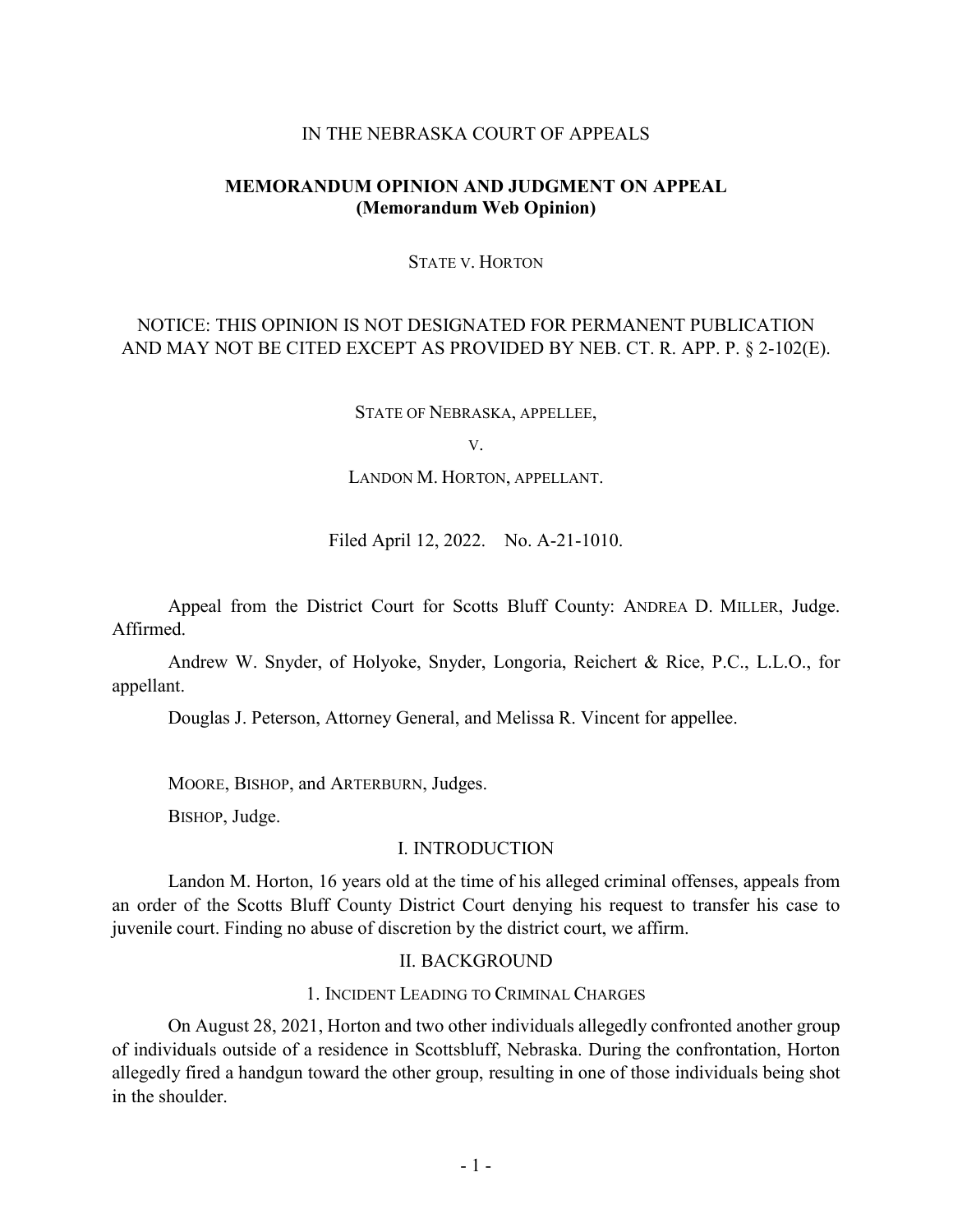In an information filed in the district court on September 22, 2021, Horton was charged with 15 counts: count 1, attempted first degree murder, a Class II felony, in violation of Neb. Rev. Stat. §§ 28-201(4)(a) and 28-303 (Reissue 2016); count 2, use of a firearm to commit a felony, a Class IC felony, in violation of Neb. Rev. Stat. § 28-1205(1)(c) (Reissue 2016); counts 3 through 7, terroristic threats, each a Class IIIA felony, in violation of Neb. Rev. Stat. § 28-311.01 (Reissue 2016); count 8, carrying a concealed weapon, a Class I misdemeanor, in violation of Neb. Rev. Stat. § 28-1202 (Supp. 2021); count 9, first degree assault, a Class II felony, in violation of Neb. Rev. Stat. § 28-308 (Reissue 2016); count 10, unlawful possession of a handgun, a Class I misdemeanor, in violation of Neb. Rev. Stat. § 28-1204 (Reissue 2016); counts 11 and 12, use of a firearm to commit a felony, each a Class IC felony, in violation of  $\S$  28-1205(1)(c); and counts 13 through 15, terroristic threats, each a Class IIIA felony, in violation of § 28-311.01.

On October 6, 2021, Horton filed a motion to transfer his case to juvenile court.

#### 2. HEARING ON MOTION TO TRANSFER

A hearing took place on November 12, 2021. The State and Horton each called 2 witnesses. Several exhibits were also received into evidence. We summarize the evidence as follows.

## (a) State's Evidence

## *(i) Testimony of Investigator Brandi Brunz*

Investigator Brandi Brunz, City of Scottsbluff Police Department, testified that on August 28, 2021, she was called to a residence in Scottsbluff after a report of a shooting. According to Investigator Brunz, the owners of the home said

[t]hey were doing some home repairs on the outside of their home when they had noticed there were several kids outside hanging around at their house while they were working on their home.

A red SUV drove by. There was some hollering amongst the occupants of the SUV and the kids in the yard. And then about ten minutes later, the three individuals approached their house from the east, and a verbal altercation ensued between the three individuals who walked up and the group of people in the yard.

The owners of the home were able to identify two of the individuals who had walked up as Ray Camacho, 18 years old, and Gabriel B., 17 years old, but the homeowners did not know the third individual. Another witness, Jacob E., 18 years old, recognized Camacho as the "front drive passenger" of the SUV; Jacob later identified Horton as the third individual who had walked up to the residence. Footage of the incident was captured on surveillance video from the home. Investigator Brunz stated that exhibit 1 contained "three different angles of the camera footage from the [homeowners'] surveillance video"; exhibit 1 was received into evidence.

Investigator Brunz explained what was happening in the video footage as it was played at the hearing. She identified the individuals in the video, including Horton, Camacho, Gabriel, Jacob, Dimitri E., Ramon E., and three others. She explained that Horton and Gabriel both "pulled firearms from their pants[.]" Most of the time Gabriel had his gun out and pointed at the people in the yard. At one point in the video, Horton "racks back the slide on [his] firearm," "loading a round into the chamber." There was a muzzle flash from a shot; Investigator Brunz did not say which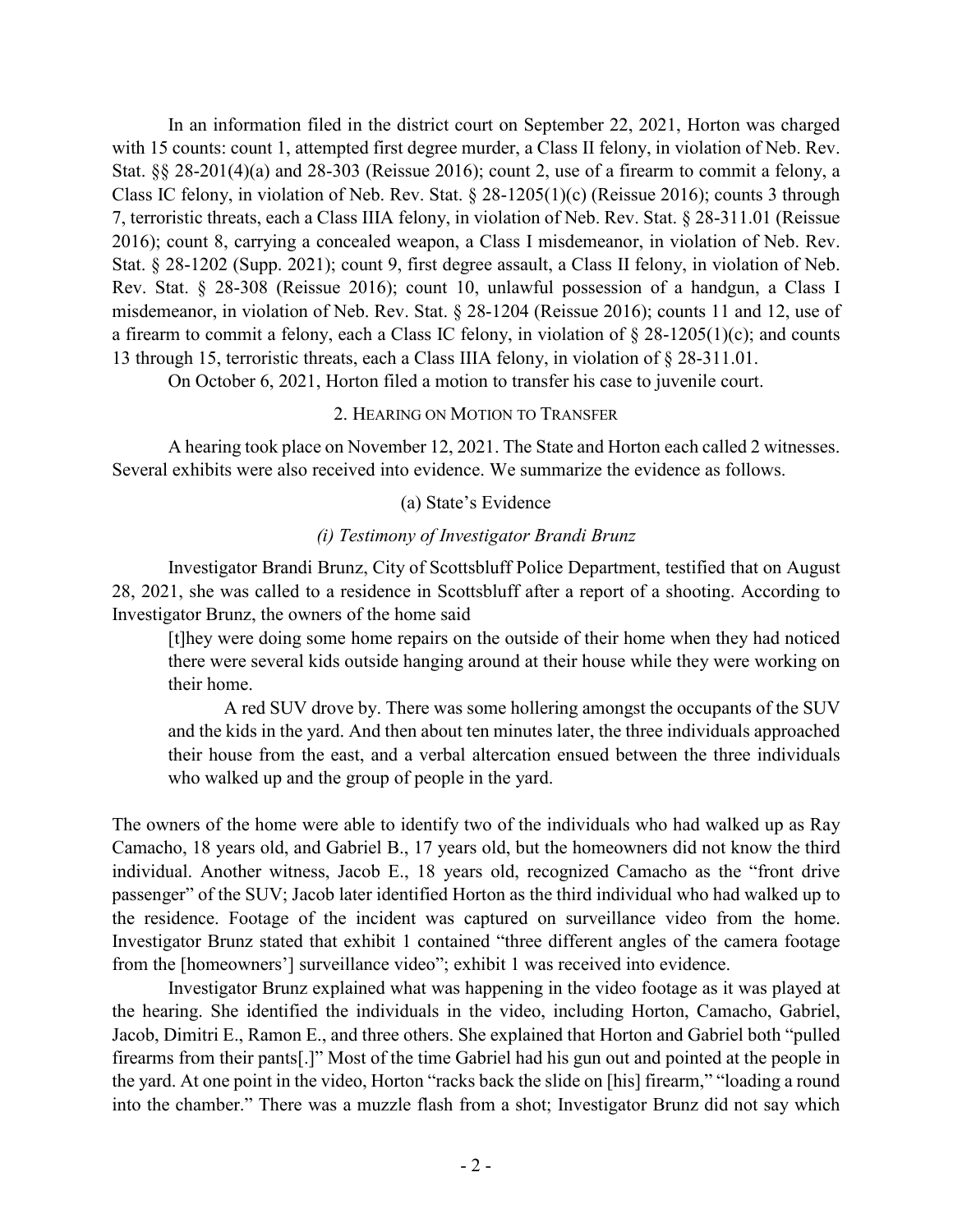gun this shot game from. Then there was "another muzzle flash from a shot being fired" from Horton's gun. When asked if during the course of her investigation she was able to determine whether anyone was actually shot, Investigator Brunz responded, "Yes. Jacob E[.] was shot in the left shoulder." Jacob was taken to the hospital, and he was released the following day after outpatient surgery. Jacob told Investigator Brunz that the first shot fired missed him, but the second shot impacted his shoulder. When asked if "from the video, the second shot came from Mr. Horton," Investigator Brunz responded, "Correct."

As part of her investigation, Investigator Brunz collected samples to test for gunshot residue. The Nebraska State Patrol Crime Lab report with the results of the gunshot residue tests was received into evidence. According to the report, "primer gunshot residue kit[s]" were collected from Horton, Camacho, and Gabriel. "Two particles characteristic of primer gunshot residue were detected" in Horton's kit, and "[o]ne particle characteristic of primer gunshot residue was detected" in Gabriel's kit. "The presence of primer gunshot residue on a subject's hands indicates the subject discharged a firearm, handled an object with gunshot residue on it, or was in close proximity to a firearm when it was discharged." (Emphasis omitted.) The kit collected from Camacho was not analyzed as it was collected too many hours after the shooting for any meaningful conclusion to be obtained.

Investigator Brunz was asked about a possible motive. She said: "There had been ongoing confrontation between the two groups. There's an assault and robbery charge or a report taken by Gering Police Department and also followed up on by Scottsbluff Police Department between the dates of June 5 and actually spanned through June 7[, 2021]."

The Scottsbluff Police Department report was received into evidence over Horton's relevance and hearsay objections. According to the report written by Officer Joshua Hansen:

. . . .

On Saturday, June 5, 2021[,] at approximately 23:15 hours, Dispatch advised that Gering Police Department was requesting Scottsbluff officers to check [a specific address] for Gabriel B[.] . . . I asked Dispatch what type of call the request was in reference to and was advised it was for an assault. . . . I went with Ofc. Griess to the above address. . . . Ofc. Griess went to the front door and had contact with Janet M[.] and her grandson Gabriel.

A short time later Gering Police Department Officer Steve Schneider arrived and spoke with Gabriel about an assault and possible robbery that occurred in Gering. During this conversation it was learned that the identified suspect in that robbery, Landon Horton, was present at the residence as well. Gabriel went inside and came back out with [Horton] to speak with Ofc. Schneider further about the incident. I observed [Horton] had injuries on his face consistent with being in a fight.

At first [Horton] denied knowing anything about the incident, but later admitted he had discovered his girlfriend was cheating on him, and he beat up the person she was hanging out with tonight. [Horton] was adamant that he was alone when this happened despite Ofc. Schneider advising him a witness who was not involved had reported seeing [Horton] and two other males "jump" the person, beat him up, and take his shoes. Gabriel also stated he was not with [Horton] earlier and had been at home all day.

I advised Gabriel and [Horton] that now that this was an active police investigation that everyone involved could be considered witnesses. I advised them against further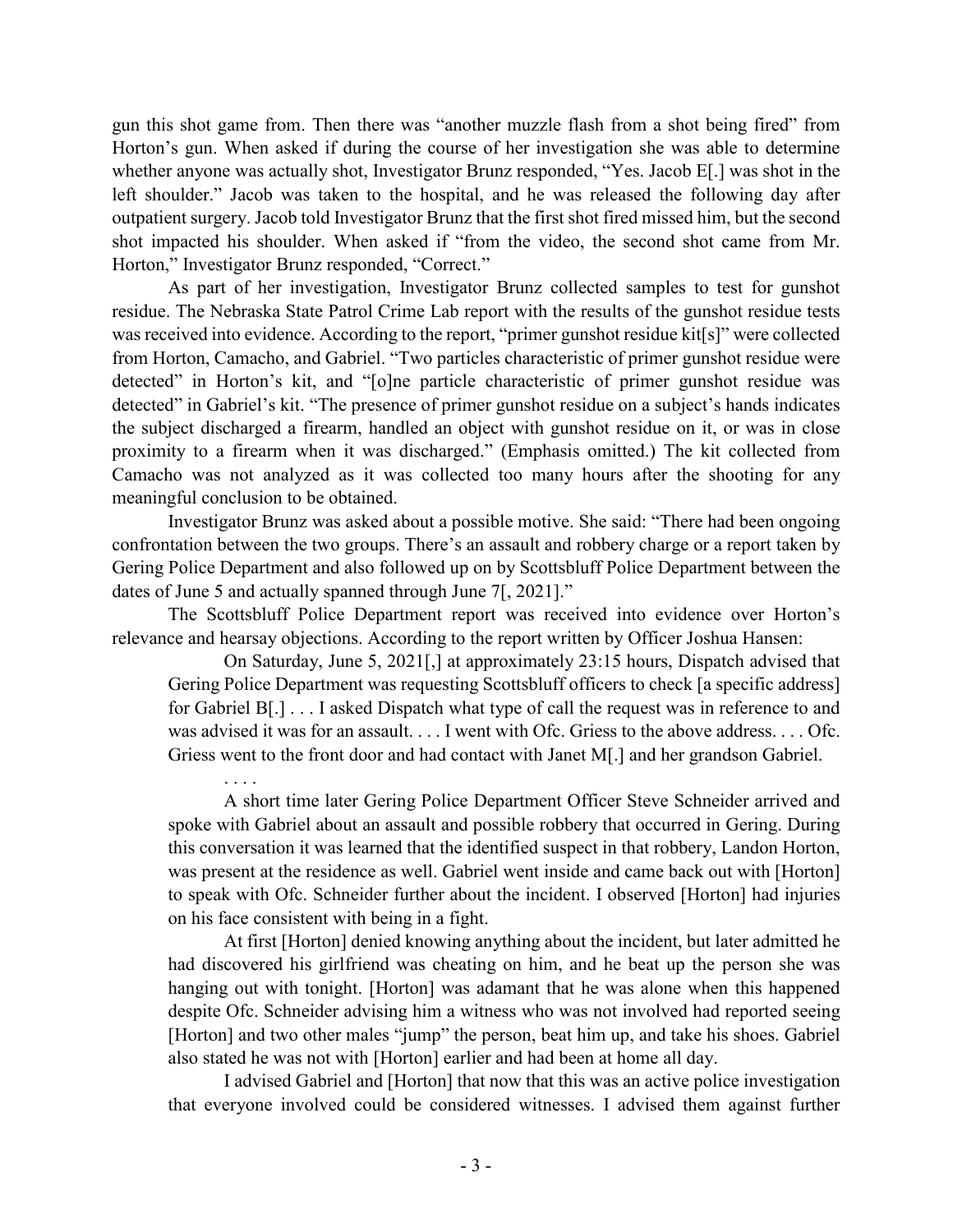assaults, or anything that could be seen as attempts to intimidate someone else involved even if it was by proxy. . . . Officers then left the area and I continued regular patrol.

At approximately 0300 hours on June 6, 2021[,] Dispatch advised Janet was calling because there was a large physical altercation in her yard. While officers were responding[,] Dispatch advised Janet was reporting the other half of the altercation had left in unknown vehicles and headed west and north from her residence. I arrived and spoke with Janet, [Horton], and Gabriel briefly. I observed [Horton's] face was in even worse shape than it was last time we were at the residence. I observed he had scrapes on his arms like he had been on the ground as well.

All three people started telling me what happened and stated a vehicle had pulled up and someone in the vehicle threw a large rock at [Horton's] vehicle and then left. They stated the vehicle came back a bit later and that there was two more vehicles in [sic] it and all 3 vehicles were full of people who came onto the property and started trying to fight them. . . .

. . . .

. . . .

. . . .

. . . .

. . . . [Horton] stated that somewhere between 14 and 18 people got out of the cars and started walking onto the property. He stated he observed his ex-girlfriend's father and sister was with them. I asked him what their names are and he stated he did not know. . . .

. . . . He stated that his girlfriend's dad then started asking each of the boys "Are you [Horton]?" and when he discovered which one was [Horton] he lunged at him like he was going to attack him but was held back with some of the younger males that were there. [Horton] stated that it was becoming obvious that if he did not fight one of the males one-on-one that they were all going to "jump" him. He stated he agreed to fight one of the male subjects one-on-one. He stated they started to square up to fight, and one of the other unknown males hit him in the face from the side. He stated then 3 or 4 males started hitting him and kicking him while he was on the ground. He stated he did not know the names of anyone who hit him or the names of anyone that showed up. . . .

Gabriel stated that some of the males had baseball bats and one had a knife. Gabriel stated because of this he went in his house and got a kitchen knife. He stated when he came back out that he was swinging the knife around wildly trying to ward off 3 or 4 people who were trying to attack him. Gabriel stated this melee continued until Janet woke up and came outside and yelled that she was calling the police and then all the males left in their vehicles before we arrived.

I asked [a named witness] if he knew anyone that was there and he stated he did. [The witness] stated that he and his brothers used to be related by marriage to Jacob E[.], Dimitri E[.], and their little brother (most likely Ramon). He stated all three of them were there . . . .

I advised [Horton's mother] and [Horton] there was not [sic] a Gering police department investigation as well as a Scottsbluff Police Department investigation for the two related incidents. . . .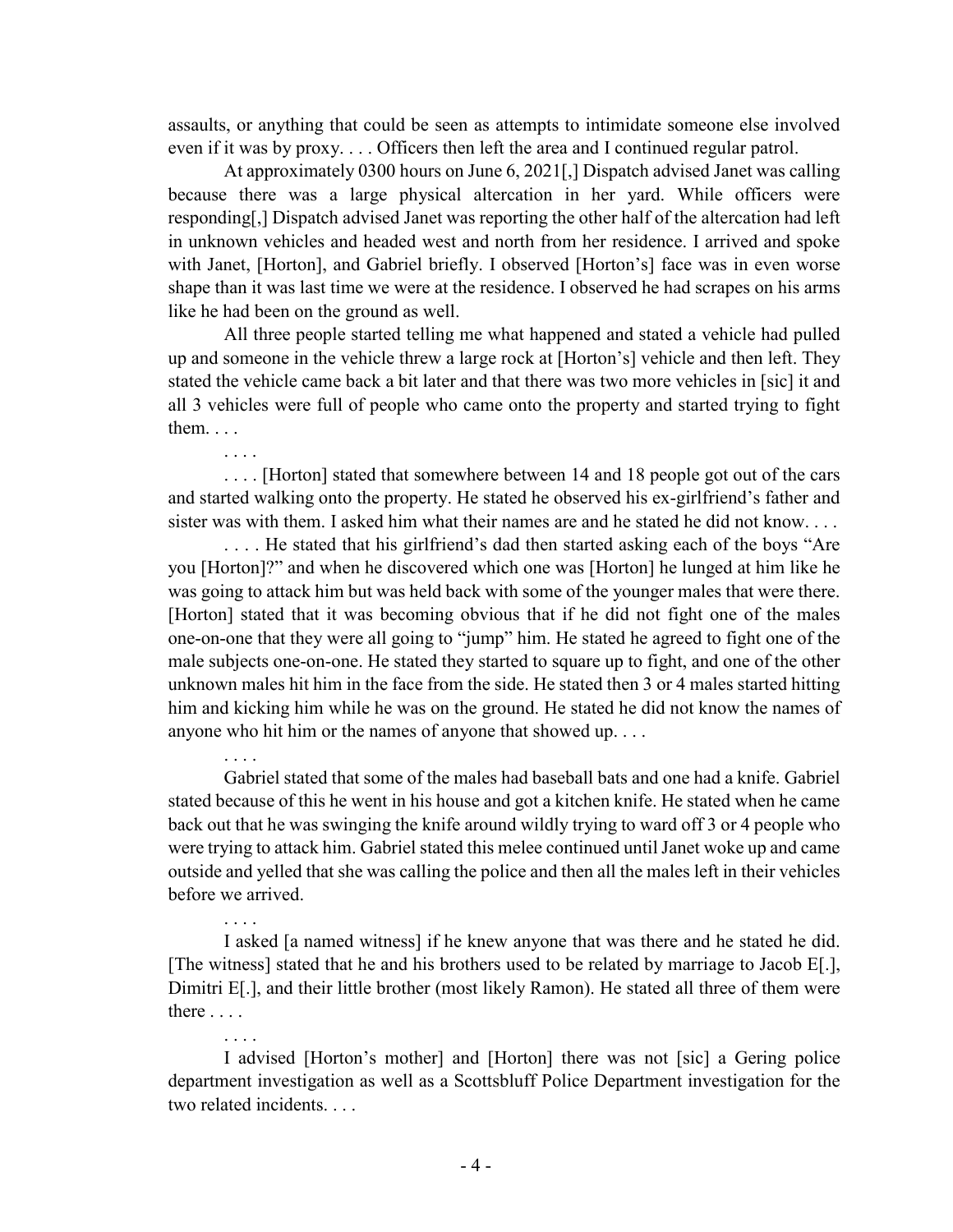A short time after I left the residence, Dispatch advised that [Horton's mother] had called and asked to speak with me. [Horton's mother] stated that when they returned home from picking [Horton] up, they had observed their windows were broken out and screens cut on their home. . . . I advised her that her home is in the Scotts Bluff Sheriff's Office jurisdiction. I advised her I would call in her complaint for her and a deputy would come to their home. . . .

On Sunday June 7, 2021[,] at approximately 2100 hours, I received a phone call from [Horton's mother]. . . . She stated that someone (she did not know who) received a SnapChat message from an unknown person saying that the subjects from the previous night were going to go try to attack them again at Janet's house. . . .

. . . . Before I could respond to the residence, Janet called the Communications Center via 911 and reported that there was two vehicles at her house and the people in them were attempting to create another disturbance. . . . As officers were responding to the area, Dispatch advised that Janet was reporting the vehicles left the area. I arrived and spoke with Janet, [the same named witness as earlier], and an unknown male. . . .

[The witness] stated he received a message from Gabriel which contained a screenshot of a SnapChat message from Jacob E[.] to Gabriel. [The witness] stated he took the message to mean that they were going to come back to the house again. . . . [A] short time later, the . . . E[.] brothers showed up in a red Ford pickup . . . . [with another] vehicle . . . that he did not recognize. [The witness] stated that the group got out of their vehicles and threw a bottle at the house. He stated he picked the bottle up and walked out to their vehicles and told them they needed to leave, that [Horton] and Gabriel were not even at the house. [The witness] stated that they then got in their vehicles and left.

. . . . Still under investigation.

. . . .

According to Investigator Brunz, the assault on the person who was dating Horton's girlfriend occurred on June 5, 2021. The June 6 altercation at Gabriel's house was a result of what happened on June 5. According to her testimony, the assault and robbery case was still pending in Scotts Bluff County.

On cross-examination, Investigator Brunz confirmed that according to the police report, Horton was "jumped" by multiple individuals on June 6, 2021; Investigator Brunz did not know who actually struck Horton, but confirmed that Jacob, Dimitri, and Ramon were involved; these same individuals appeared in the video from August 28. She also confirmed that in the video from August 28, Jacob pulled up his shirt as the other young men approached; "Jacob displayed that he was ready for a fight." She also confirmed that (at some point) in the video, Jacob picked up a rifle from the front yard and pointed it in the general direction of Horton, Camacho, and Gabriel; Investigator Brunz subsequently learned that it was an AirSoft rifle, but she could not tell that from the video.

On redirect, Investigator Brunz confirmed that on August 28, 2021, Jacob, Dimitri, and Ramon were guests at the residence where the incident occurred; they had been "working on a car, and they had been previously shooting the AirSoft rifles throughout the day." She then confirmed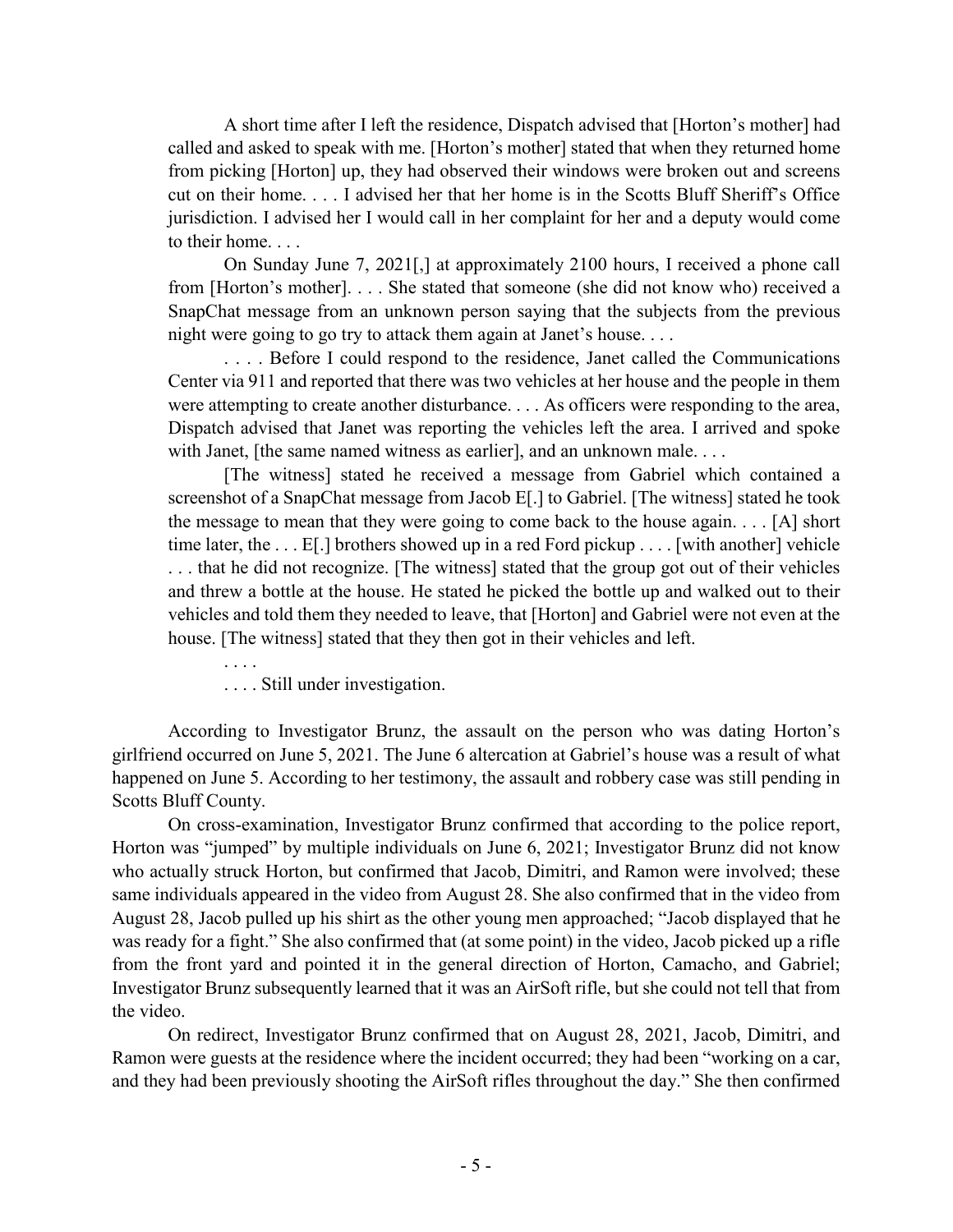that the SUV drove by, Camacho was identified, words were exchanged, and then 10 minutes later Horton, Camacho, and Gabriel came back with handguns.

### *(ii) Testimony of Dylan Bairn*

Dylan Bairn, a juvenile probation officer, testified that at around 12:20 a.m. on August 29, 2021, he received a call from the Scottsbluff Police Department to conduct an intake on Horton and another juvenile in custody at that time. Bairn explained that

[a]n intake is requested by law enforcement due to a statute in the State of Nebraska that in order for a juvenile to be placed into a detention facility[,] an officer, juvenile probation officer, has to conduct a risk assessment instrument or a screening to determine the appropriate level of care, and that's based on many different circumstances.

. . . . A big portion of that is the interview with both the parents and the juvenile. You interview the law enforcement officer on that, look at any prior legal involvements, any pending cases with the courts, failures to appears, and some other just background that they have like school, substance use, those types of things.

Bairn learned that Horton had a pending juvenile case for first degree assault and robbery. During Horton's 40-minute interview, during which his mother was present, Bairn learned: Horton was home-schooled and on track to graduate in May of 2023; both Horton and Gabriel worked for Horton's mother who owned a painting business; and Horton used marijuana three to four times a week to self-medicate his diagnosed anxiety, but he was also taking prescribed medication for his anxiety. Bairn stated that after his intake was completed, the county attorney charged Horton as an adult, but Horton "would have scored for secured detention if it would have been filed as juvenile" because it was determined that he needed to be in custody.

Bairn "never supervised" Gabriel, but "[k]new he had been on juvenile probation previously with another probation officer about six to eight months prior" to the incident on August 28, 2021. Bairn knew "Camacho had been pretty involved in juvenile probation over the previous three and a half years with various charges and various placements," but Bairn never supervised him.

Bairn was asked about some of the factors contained in Neb. Rev. Stat. § 43-276(1) (Cum. Supp. 2020) that are to be considered in determining whether to maintain jurisdiction in adult court or juvenile court. The questions and answers were as follow.

Q. [(by the State)] And specifically, Subsection A talks about the type of treatment the juvenile would most likely be amenable to. What can you tell us about that in regards to Mr. Horton?

A. In regards to Mr. Horton, kind of an interesting place because he hadn't had any prior legal involvement. I didn't know a whole lot about him. It was pretty hard to almost make a complete determination from that. But up to that, I mean, outside of the self-report of the anxiety and medications, I really didn't have a whole lot to go off of from that.

Q. So what would be available to him in juvenile court?

A. Quite an array of services are available to the juvenile, and a lot of times that's based on something such as psychological evaluation to determine what services are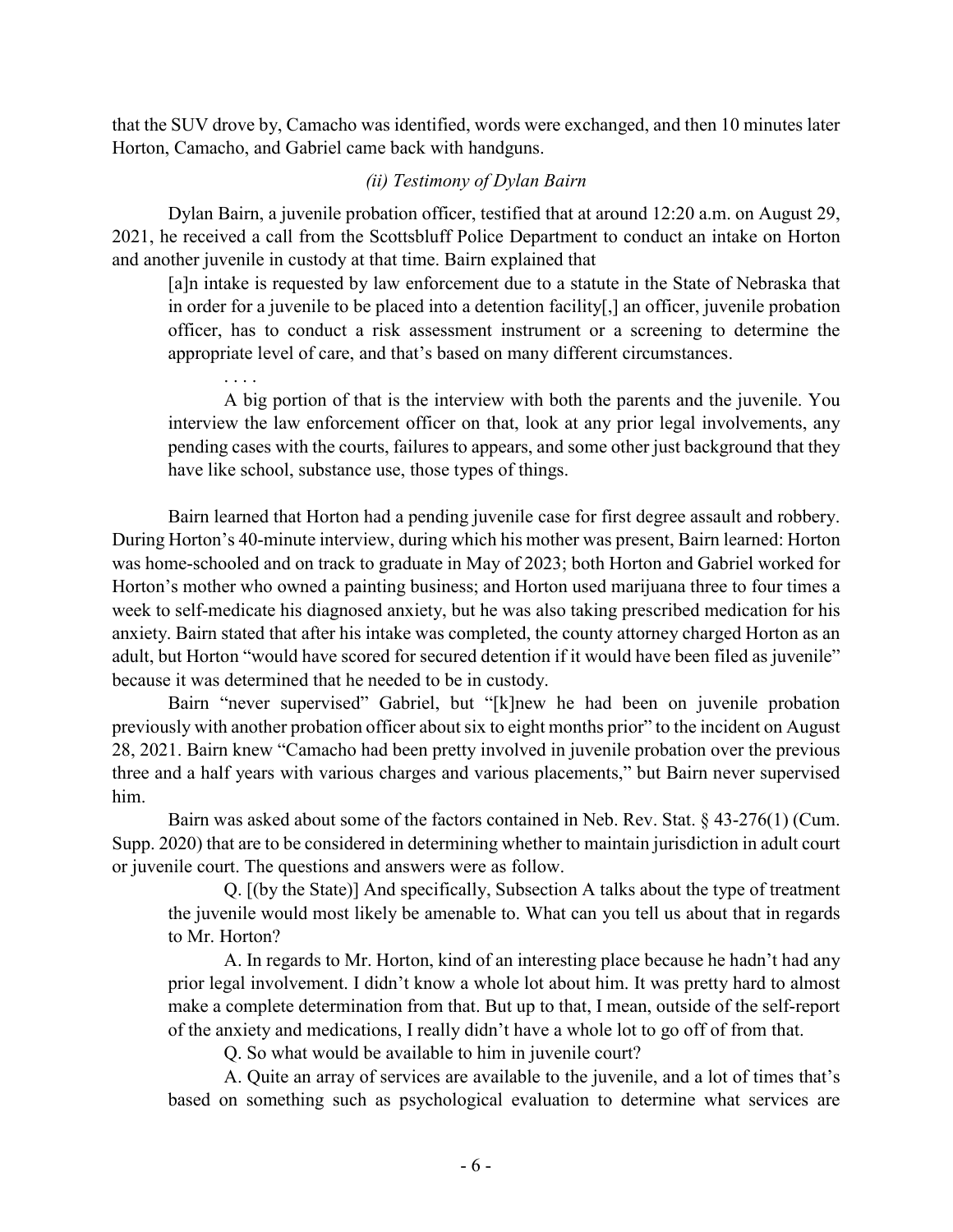available to the youth. I mean, there's ranges from community-based services up to your private residential treatment levels of care, and then your highest level of care of juvenile probation would be YRTC.

Q. And based on the severity of the offense here, do you know in juvenile court what he would be most amenable to, or would you need a psychological evaluation?

A. I believe that a psychological evaluation would give us a lot of insight to make a more solid determination for making recommendations for him. But, again, based on the severity of the circumstances here, you would be looking at one of those higher levels of care.

Q. Which would include YRTC; is that right?

A. Yes, that's correct.

(Emphasis omitted.) Under  $\S$  43-276(1)(b), whether there was evidence that the alleged offense included violence, Bairn agreed that it did include violence. When asked about § 43-276(1)(c), the motivation for the commission of the offense, Bairn stated that during his interview with Horton he "really stayed away from the circumstances of the offense that night and just focused on the background dynamics for the probation interview to get completed [sic] of the risk assessment instrument." When asked about "[p]revious history," presumably in reference to § 43-276(e), Bairn confirmed his earlier testimony that Horton had a pending juvenile case for assault and robbery. The State asked Bairn how  $\S$  43-276(1)(g), consideration of public safety, figured into his testimony or opinion. Bairn responded:

Again, part of the interview process with law enforcement, that's one of the biggest parts of my job is making sure that the public is safe from individuals. And so with the allegations in the incident that evening, there was a high level of public safety. Guns were involved in this incident, and so there was an extreme high regard for public safety.

He was then asked:

Q.  $[(by the State)]$  What about -- one of the factors $[0, 8, 43-276(1)(i))]$  talks about the security of the public and the fact that detention or treatment may be needed beyond the period of majority [sic].

What can you tell us about that in regards to this particular offense and this defendant who turned 17 about a month ago?

A. Again, a very tricky part of juvenile court is always thinking forward on that. You only have until the age of 19 to make any of those types of recommendations before your time essentially expires. And so if you were to go to YRTC and take -- and not receive or get all of his rehabilitation in that amount of time, regardless of what happens once he turns 19, you essentially run out of time in juvenile court.

(Emphasis omitted.) Regarding  $\S$  43-276(1)(1), whether the juvenile has been convicted of or has acknowledged unauthorized use or possession of a firearm, Bairn agreed that as seen in the video, Horton shot the gun; Bairn also agreed that at 16 years old Horton could not legally possess a firearm. When asked if Horton seemed to understand the gravity and seriousness of the offense, presumably in reference to § 43-276(h), Bairn replied, "Yes."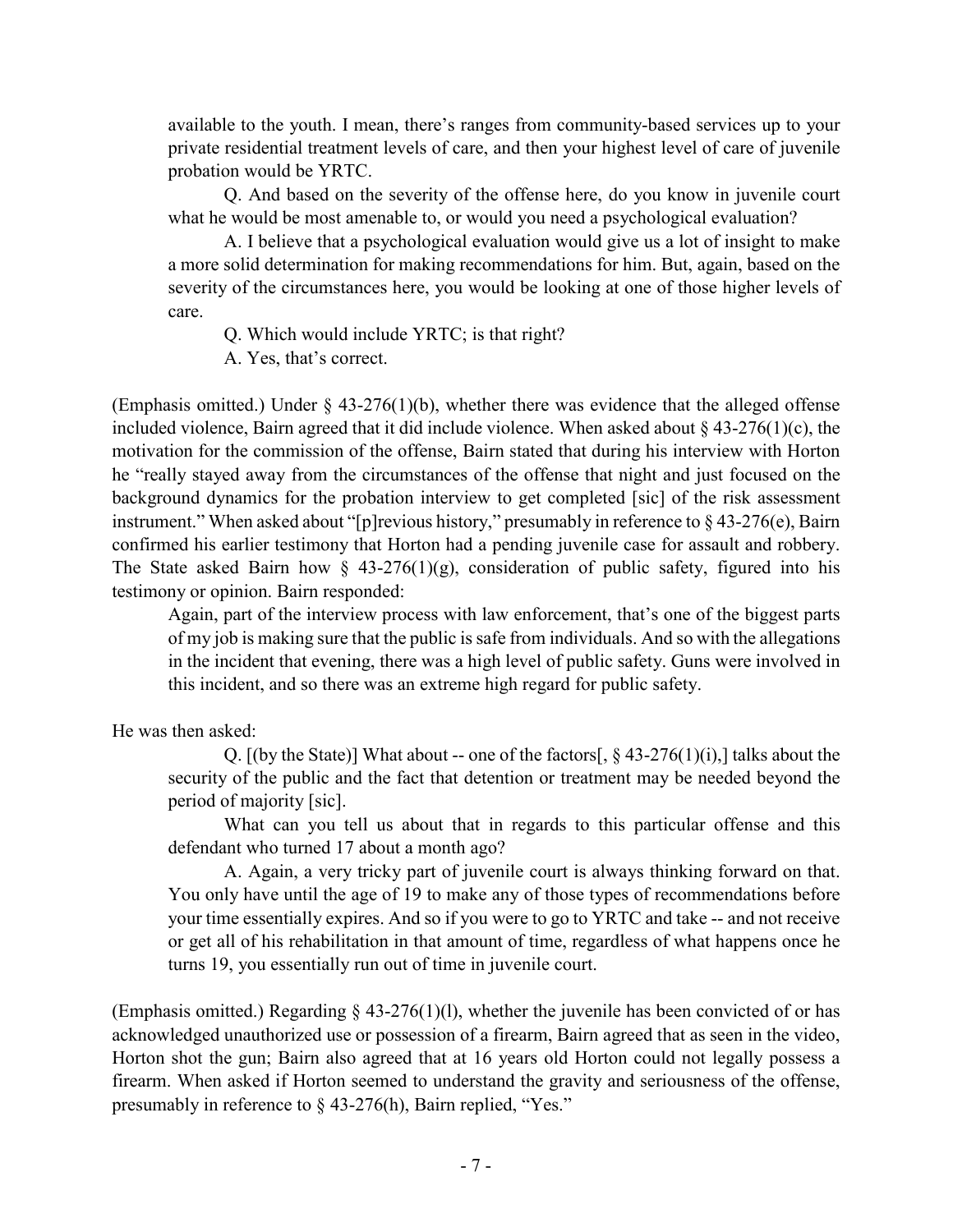On cross-examination, Bairn stated that he did not know that Dr. Gage Stermensky performed an evaluation of Horton on January 4, 2021, but he acknowledged that would typically be something that he would consider in making recommendations to the juvenile court. Dr. Stermensky's report was received into evidence without objection.

According to Dr. Stermensky's report, he evaluated Horton on January 4, 2021, because Horton's mother "reported he was 'pulled over and arrested for possession and paraphernalia,'" and she "reported this as a second offense"; "Per the client he was first cited sometime in November." Horton was "currently on diversion." Dr. Stermensky's diagnostic impressions were that Horton had "[c]annabis use disorder, moderate," and "[g]eneralized anxiety disorder." The section of the report labeled "ASAM Multidimensional Assessment," notes that Horton presented with symptoms consistent with generalized anxiety disorder and would benefit from continued symptom monitoring, was unable to maintain abstinence or significantly reduce use with only minimal support, and others are supportive but require professional interventions to improve Horton's chance of treatment success and recovery. Dr. Stermensky's recommendations included "Lv5 intervention: Intervention/education services," such as "Co-Occurring Group," family therapy, supervised classes, continued evaluation, and relapse prevention and refusal skills; random drug testing; individual therapy; and exploration of tobacco cessation strategies.

Defense counsel then asked Bairn about parts of Dr. Stermensky's report, specifically that: Horton would benefit from continued symptom monitoring; Horton was unable to maintain abstinence or significantly reduce use of substances with only minimum support; Horton might require professional intervention (e.g. group therapy, family therapy, supervised classes, and continued evaluation) to improve his chances of success and recovery; Horton would need random drug testing; and Horton would benefit from individual therapy. Bairn confirmed that the above could be provided or monitored in the juvenile system.

Bairn also acknowledged that he did not have the benefit of seeing a report by Juanita Rodriguez, a certified drug and alcohol counselor. Rodriguez' report was received into evidence without objection. According to Rodriguez' report, Horton was seen on November 2, 2021, at the Scotts Bluff County Detention Center for a substance abuse evaluation after being referred by his mother. The report states that Horton was under the influence of marijuana and methamphetamine at the time of the August 28 incident. Rodriguez diagnosed Horton with "[m]ethamphetamine use disorder, moderate," "[c]annabis use disorder, moderate," and "[a]lcohol use disorder, moderate." Under "Primary/Ideal Level of Care Recommendations," Rodriguez stated:

Client is willing to do treatment. He thinks he would like to go to residential treatment then to Job Corps. He has only seen his primary care provider who prescribed medication for his anxiety. He has never had mental health therapy or treatment. He needs a current mental health assessment to assess his anxiety and anger issues. Should client be considered for probation, Teen Challenge would be a viable option to address his needs as it is a long-term program and is in line with his current spiritual practices.

Bairn was asked if he was familiar with Teen Challenge, a residential treatment option that Rodriguez suggested may be appropriate for Horton. Bairn testified that he was familiar with a "few different" programs similar to Teen Challenge. He said: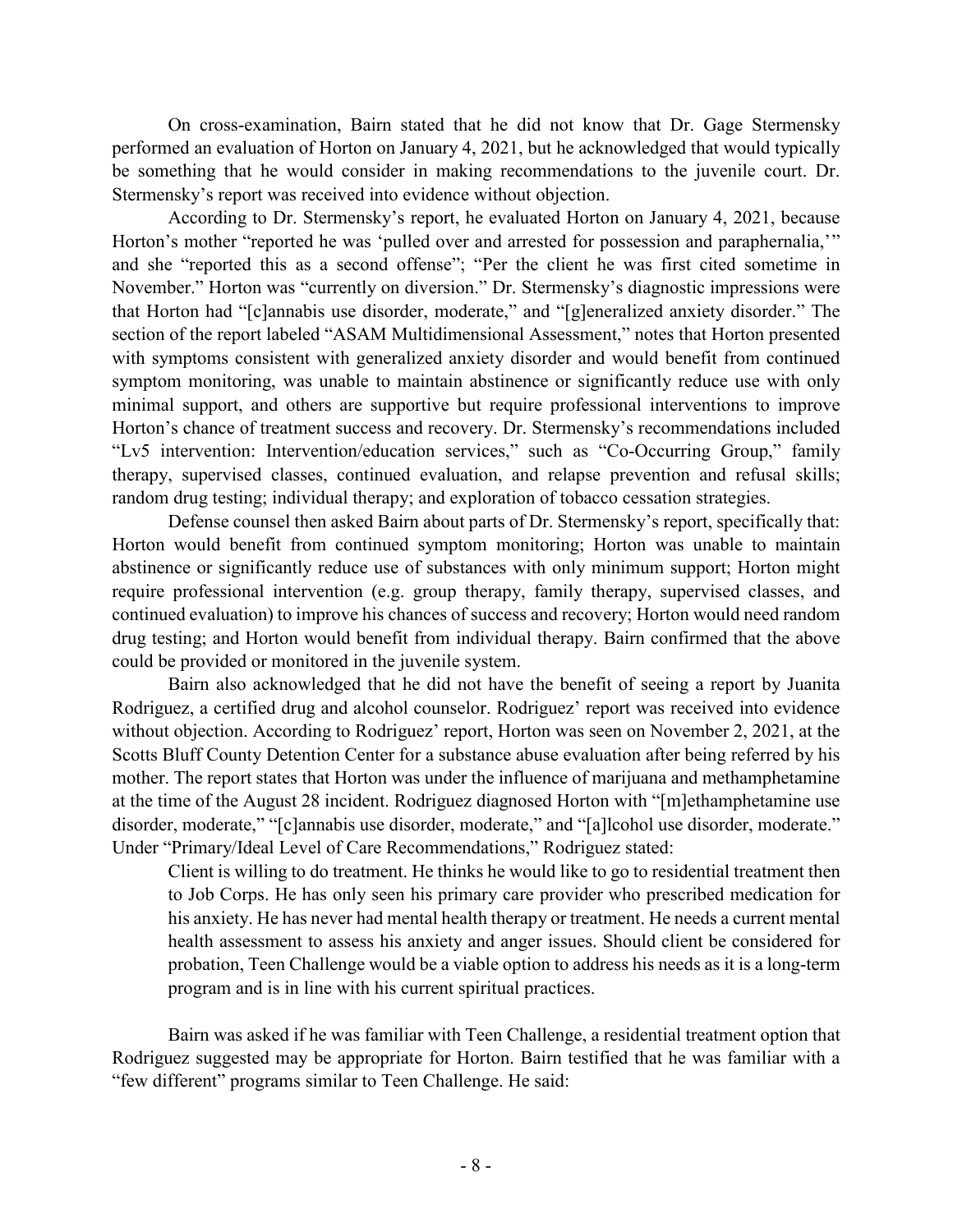[D]epending on the program, you know, I know one semi locally [sic] that isn't often a recommendation of juvenile probation. They're often services that we've used or had when parents have come to us in juvenile probation asking for types of services, and often this is somewhere that we can divert those parents to youth [sic] before they come to probation. It's not one that we can actually recommend in juvenile probation.

When asked what types of services these programs provide, Bairn responded, "They often provide structure, stability, addressing the mental health aspects, along with providing in-house school, [and] home conditions."

# (b) Defense's Evidence

# *(i) Testimony of Juanita Rodriguez*

Rodriguez, a certified drug and alcohol counselor, testified that she evaluated Horton at the detention center at his mother's request. Rodriguez' report was previously received into evidence. After completing her evaluation, Rodriguez believed that a residential treatment program would benefit Horton "[d]ue to the serious nature of what he's involved in, his history of substance use and his associates, and the need for some structure." Rodriguez was then asked if she had any specific recommendations about a residential program, and the questions and answers were as follows.

Q. [(by Horton's counsel)] Did you have any specific recommendations about a residential program?

A. We talked about Teen Challenge. While incarcerated [Horton] has developed a spiritual program, and his mother also has a strong spiritual program. It's based on a spiritual program that's highly structured and it's long-term, from 12 to 18 months.

Q. Is Teen Challenge the specific program you're thinking of, or is this just a more generalized thing that can be done at various locations or places?

A. There's various programs. As I looked into Teen Challenge, the closest program that would accept someone with his needs -- because they have you select criteria, and one of the criteria that was selected was that he was 17 and the possibly [sic] of probation -- and Lawrence, Kansas[,] was the closest program available.

. . . . Q. . . . You heard Mr. Bairn testify. You were in the courtroom?

A. Yes.

Q. And based on his testimony, would you agree with him that the types of services that these places might provide can be replicated or provided through the juvenile system?

A. Yes.

(Emphasis omitted.)

On cross-examination, Rodriguez was asked if there would be aftercare following residential treatment. She said she believed that Teen Challenge did have "some independent living opportunities for people when they are finished," but she "did not look into that more specifically." When asked if they would still have that available after the person turned 19 or reached the age of majority, Rodriguez replied, "I believe that they would. It's a program that has long-term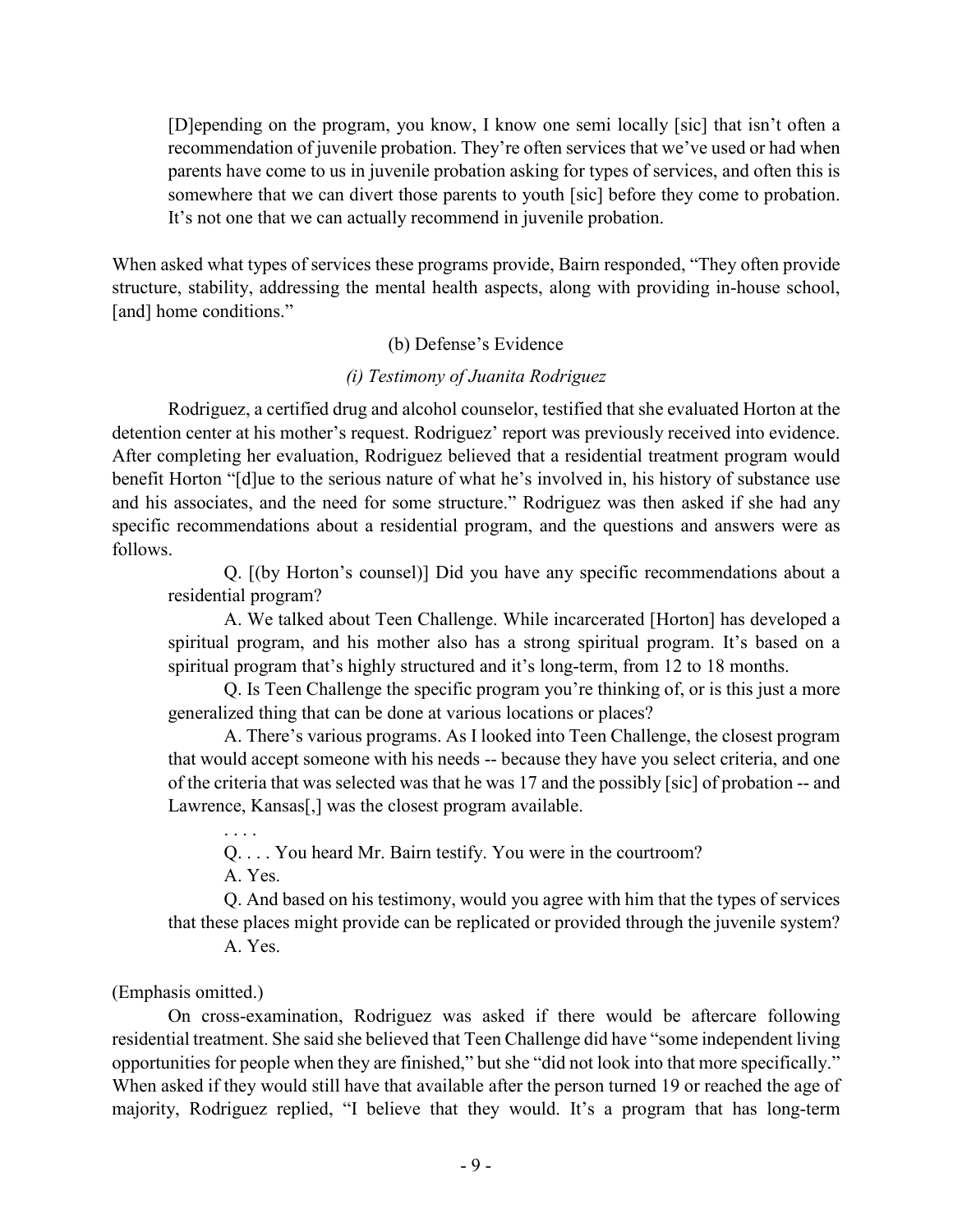commitment to individuals that they work with." According to Rodriguez' report, Horton identified that he struggled with anger issues that had gone unaddressed. Rodriguez testified that there was a need to address those issues and believed "that through any of the programs they have the ability to address both mental health and substance abuse, and that would fall under the mental health." She also testified that "further assessment" was needed to determine if Horton might need treatment beyond the age of majority.

# *(ii) Testimony of Horton's Mother*

Horton's mother testified that Horton had struggled with anxiety issues "[h]is whole life" and there were times when he saw a therapist or had been on medication. Their family moved from Wyoming to the Scottsbluff area in September 2019. Beginning in elementary school, Horton went back-and-forth between homeschooling and public school every 1 or 2 years; he had been in public school since 7th grade, and had completed his 9th and 10th grade years in Scottsbluff. In Scottsbluff, Horton initially did well in school, but "[i]t slowly started to change, especially in tenth grade. He started to fall off." Horton's parents were concerned about drug activity. "[R]ight before Dr. Stermensky's report," Horton had been pulled over for speeding and had possession of paraphernalia that resulted in Horton's participation in and successful completion of diversion through the Scotts Bluff County Attorney Office. A letter from the Scotts Bluff County Attorney to Horton dated July 12, 2021, which was received into evidence, stated that Horton had successfully completed his diversion program and the charges against him had been dismissed. Horton's mother said that in the last semester of 10th grade, Horton's grades dropped "[v]ery significantly," to the point where his GPA that semester was "like .7," but the school "passed him." Horton's mother continued to have concerns about drug use, "[b]ut we looked, we talked, we searched cars, we searched houses, and nothing." The family decided to homeschool again during the 2021-22 school year, and Horton had done "a couple weeks" prior to August 28, 2021.

Horton's mother did not believe that he had ever been a member of a gang. When asked to describe Horton's maturity level, she said, "He thinks he's mature, and in some ways he is, but some of his decision-making definitely lacks a mature level of action, level of choice." When asked if she had concerns about Horton being in the adult system, she replied, "Absolutely." She was asked what her concerns were and she responded, "He's a child. He is nowhere near adult. He doesn't think like an adult. He doesn't act like an adult. He's small, he's cute, and he would be very vulnerable there. I would be terrified."

On cross-examination, Horton's mother stated that "until recently" she was not aware that Horton had used any other drugs besides marijuana. However, she learned from Rodriguez' report that Horton used methamphetamine. Until the alleged assault in June 2021, she never had any issues with Horton regarding violence, and there was nothing to indicate that he was violent. When asked who Horton was associating with, his mother stated that she was only aware that he was associating with "Gabe" and she "[did not] remember the other boy's name because he didn't come to the house." She said she had met Camacho once and had "heard stories about him"; Horton was "forbidden from being around him." Horton's mother believed that he understood the severity of the charges and said that he had been taught the difference between right and wrong.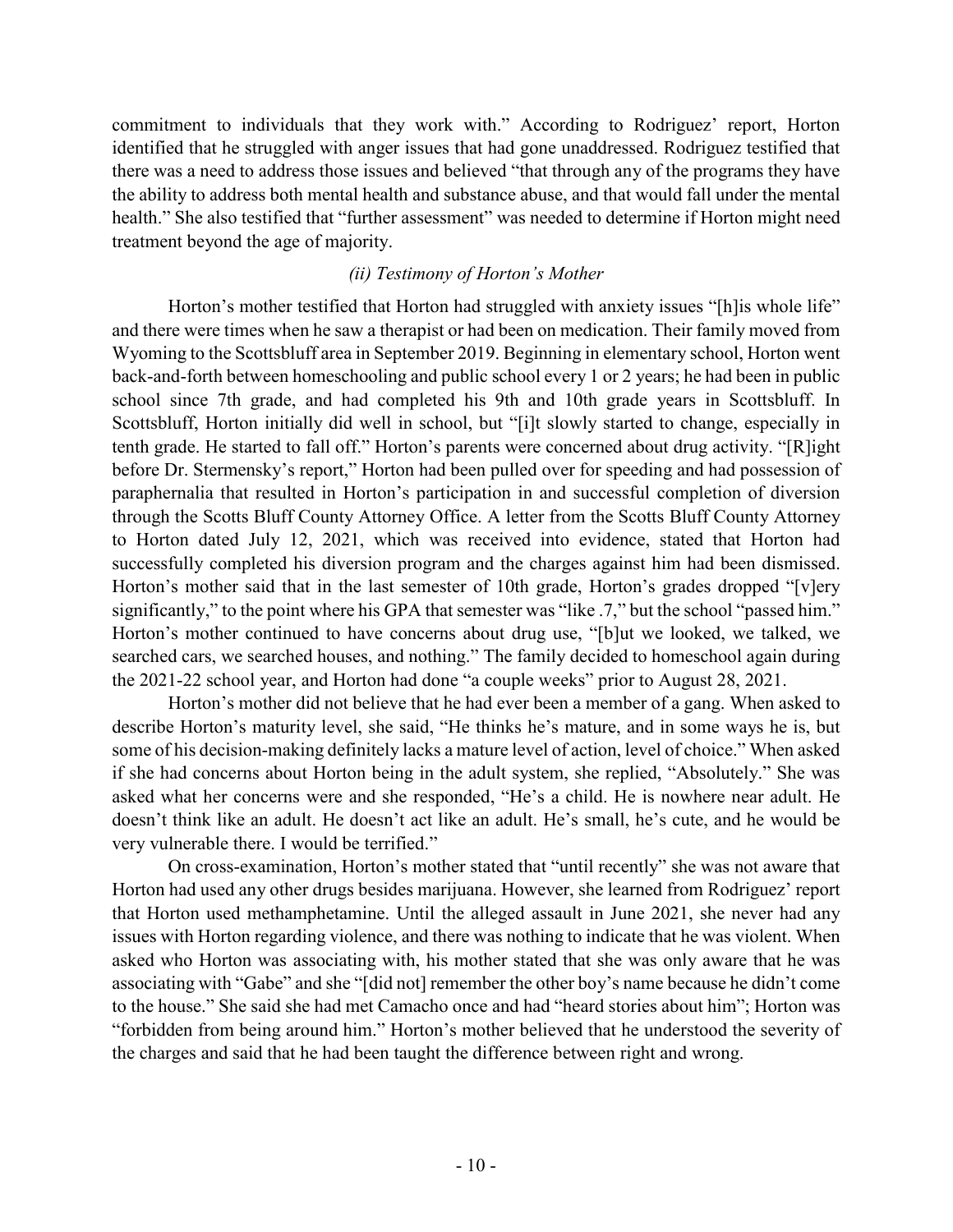#### 3. DISTRICT COURT'S JOURNAL ENTRY

The district court entered its order on December 10, 2021, finding the State met its burden to show a sound basis for retaining jurisdiction in the district court and denying the motion to transfer. After detailing its findings under the § 43-276 factors, the court concluded:

Due to the nature of the alleged criminal conduct, societal security weighs heavily in favor of retention in district court and against the practical and nonproblematical rehabilitation of the juvenile, especially considering the treatment options available and time to secure those options for the juvenile. [Horton] shot a firearm at a group of individuals resulting in one individual being shot. His behavior has significantly escalated posing a risk to the community.

The details of the district court's consideration of the transfer factors contained in § 43-276 will be provided in our analysis below.

## III. ASSIGNMENT OF ERROR

Horton claims the district court abused its discretion when it denied his motion to transfer to juvenile court.

# IV. STANDARD OF REVIEW

A trial court's denial of a motion to transfer a pending criminal proceeding to the juvenile court is reviewed for an abuse of discretion. *State v. Hunt*, 299 Neb. 573, 909 N.W.2d 363 (2018). An abuse of discretion occurs when a trial court's decision is based upon reasons that are untenable or unreasonable or if its action is clearly against justice or conscience, reason, and evidence. *Id.*

## V. ANALYSIS

## 1. JURISDICTION

When a juvenile seeks to transfer a criminal case from adult court to juvenile court, Neb. Rev. Stat. § 29-1816(3)(c) (Supp. 2021) provides that "[a]n order granting or denying transfer of the case from county or district court to juvenile court shall be considered a final order for the purposes of appeal." The statute further states that, upon entry of such an order, "any party may appeal to the Court of Appeals within ten days." On December 10, 2021, the district court entered a journal entry denying Horton's motion to transfer his case to juvenile court, and Horton filed his notice of appeal on December 16; his appeal is timely.

## 2. LEGAL FRAMEWORK

Neb. Rev. Stat. § 43-246.01(3) (Reissue 2016) grants concurrent jurisdiction to the juvenile court and the county or district courts over juvenile offenders who (1) are 11 years of age or older and commit a traffic offense that is not a felony or (2) are 14 years of age or older and commit a Class I, IA, IB, IC, ID, II, or IIA felony. Actions against these juveniles may be initiated either in juvenile court or in the county or district court. In the present case, the allegations against Horton put him within this category of juvenile offenders, and the State filed the charges against Horton in the district court.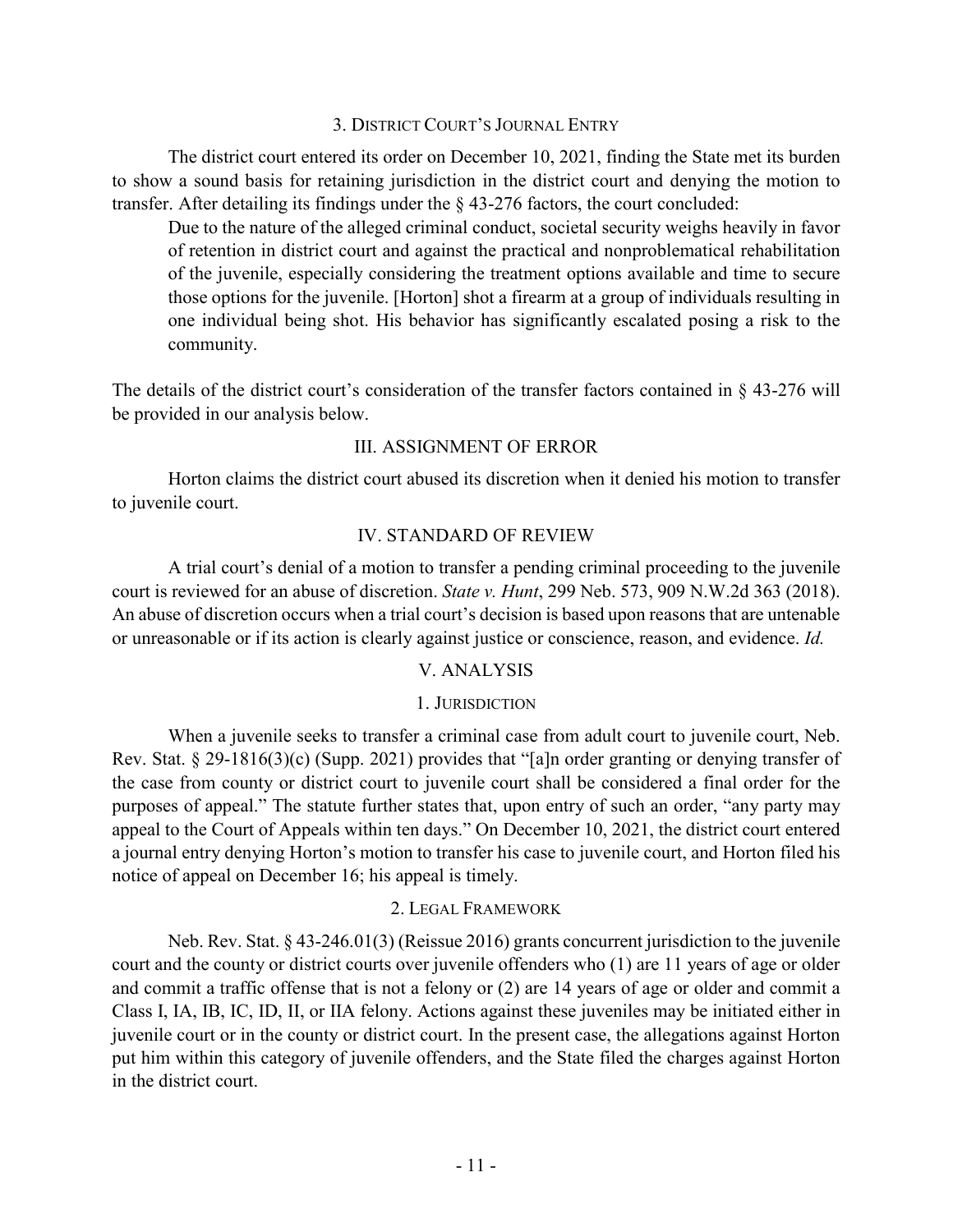When an alleged offense is one over which both the juvenile court and the criminal court can exercise jurisdiction, a party can move to transfer the matter. For matters initiated in criminal court, a party can move to transfer it to juvenile court pursuant to § 29-1816(3). In the instant case, when Horton moved to transfer his case to juvenile court, the district court conducted a hearing pursuant to § 29-1816(3)(a), which subsection requires consideration of the following factors set forth in § 43-276(1):

(a) The type of treatment such juvenile would most likely be amenable to; (b) whether there is evidence that the alleged offense included violence; (c) the motivation for the commission of the offense; (d) the age of the juvenile and the ages and circumstances of any others involved in the offense; (e) the previous history of the juvenile, including whether he or she had been convicted of any previous offenses or adjudicated in juvenile court; (f) the best interests of the juvenile; (g) consideration of public safety; (h) consideration of the juvenile's ability to appreciate the nature and seriousness of his or her conduct; (i) whether the best interests of the juvenile and the security of the public may require that the juvenile continue in secure detention or under supervision for a period extending beyond his or her minority and, if so, the available alternatives best suited to this purpose; (j) whether the victim agrees to participate in restorative justice; (k) whether there is a juvenile pretrial diversion program established pursuant to sections 43-260.02 to 43-260.07; (l) whether the juvenile has been convicted of or has acknowledged unauthorized use or possession of a firearm; (m) whether a juvenile court order has been issued for the juvenile pursuant to section 43-2,106.03; (n) whether the juvenile is a criminal street gang member; and (o) such other matters as the parties deem relevant to aid in the decision.

The customary rules of evidence shall not be followed at such hearing and, "[a]fter considering all the evidence and reasons presented by both parties, the case shall be transferred to juvenile court unless a sound basis exists for retaining the case in county court or district court[.]" See § 29-1816(3)(a).

As the Nebraska Supreme Court has explained, in conducting a hearing on a motion to transfer a pending criminal case to juvenile court, the court should employ "a balancing test by which public protection and societal security are weighed against the practical and nonproblematical rehabilitation of the juvenile." *State v. Stevens*, 290 Neb. 460, 465, 860 N.W.2d 717, 725 (2015). "In order to retain the proceedings, the court need not resolve every factor against the juvenile, and there are no weighted factors and no prescribed method by which more or less weight is assigned to a specific factor." *Id.* "The burden of proving a sound basis for retention lies with the State." *Id.*

## 3. WAS DENIAL OF TRANSFER ABUSE OF DISCRETION?

Horton contends the district court "erred in admittedly placing more weight on the factors involving public security over the other factors to be considered by the court." Brief for appellant at 8. He argues that the court "failed to give due weight and consideration to [his] best interests, the treatment he requires and [the] key role rehabilitation plays for juveniles." *Id.* at 12. He further argues that the court made decisions not supported by the record. For example, the court found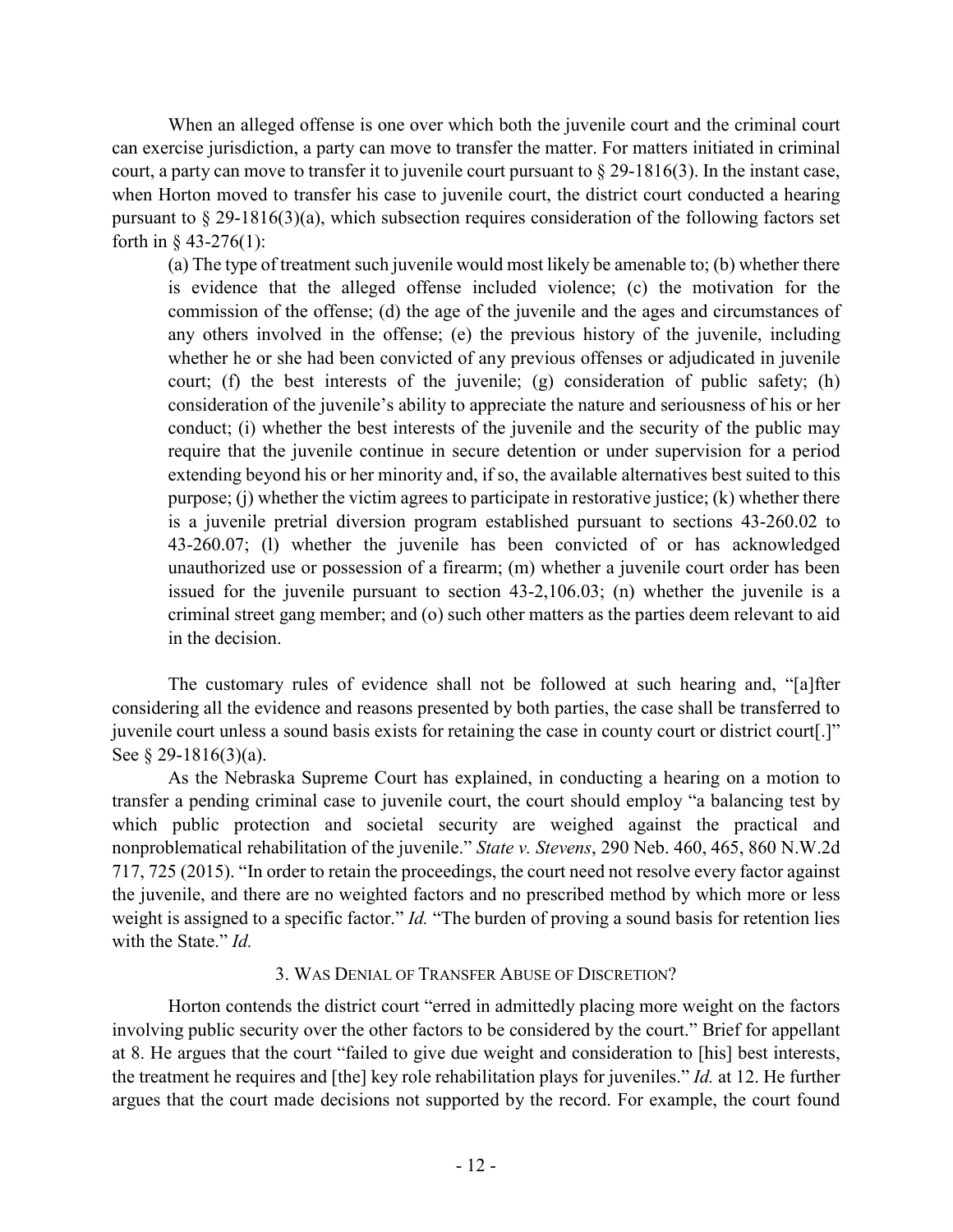that Horton had a history of criminal behavior, when "the only conclusive history was [his] citation for speeding and possession of marijuana" for which he successfully completed diversion. *Id.* at 13. Horton acknowledged that he had pending allegations in juvenile court, but argued that for the court to "assume the outcome of that case deprived [him] of a substantial right, the right to have to be proven guilty or subject to the juvenile code." *Id*. He also argued that the court "unfairly placed the burden upon [him]" to show that he could complete recommended services within his age of minority; but "it was the State's burden to show [he] would need services beyond the age of majority and it failed to do so." *Id.*

The State contends that the district court carefully considered the evidence in light of the § 43-276 factors and that its decision to retain jurisdiction was supported by appropriate evidence. The State asserts that "Horton's continued drug use, coupled with the sudden increase in the frequency and severity of his criminal conduct, is deeply troubling and, given his age and the time constraints inherent in the juvenile court's jurisdiction, militate against transferring his case to juvenile court." Brief for appellee at 10.

# (a) Factors Favoring Retention

The district court addressed each of the factors contained in  $\S$  43-276(1), but it did not specifically identify which factors favored retention in the district court. Nevertheless, we can surmise such from the context of the court's analysis of each factor. The district court appears to have found the following factors favored retention in the district court.

Under  $\S$  43-276(1)(a), the district court found:

It is unclear whether [Horton] would be amenable to the treatment or services in the juvenile court. The evidence does show that with pending juvenile charges he engaged in additional criminal conduct resulting in the pending criminal case. Additionally[,] while on diversion he was told to stay away from . . . Camacho which he apparently ignored as . . . Camacho was present and participated in the events of August 28, 2021. He received an evaluation from Dr. Stermensky and declined to follow the recommendations to cease use of illegal substances by his own admission during the evaluation with Ms. Rodriguez.

Under § 43-276(1)(b) and (c), the district court stated, "[t]he acts of [Horton] as alleged are violent, premedi[t]ated and aggressive in nature," and the motivation "appears to be ongoing confrontation and retaliation [of a prior assault] between two groups of boys." Under § 43-276(1)(d), Horton "was 16 at the time of the offense and has since turned 17," the "ages of the remaining participants are between 16 and 18 years of age at the time of the incident," and two of the participants were known to Mr. Bairn as being involved in the court system and on probation." Under § 43-276(1)(e), in considering Horton's history, including whether he had been convicted of any previous offenses or adjudicated in juvenile court, the district court found: Horton had a history of criminal behavior including a prior marijuana case for which he received diversion, and a pending juvenile case for assault and robbery; he was involved in a violent situation in June 2021 involving the same two groups of boys; his mother testified that he was exhibiting antisocial behaviors; and he was "using drugs excessively as indicated in his substance abuse evaluation with Mr. [sic] Rodriguez."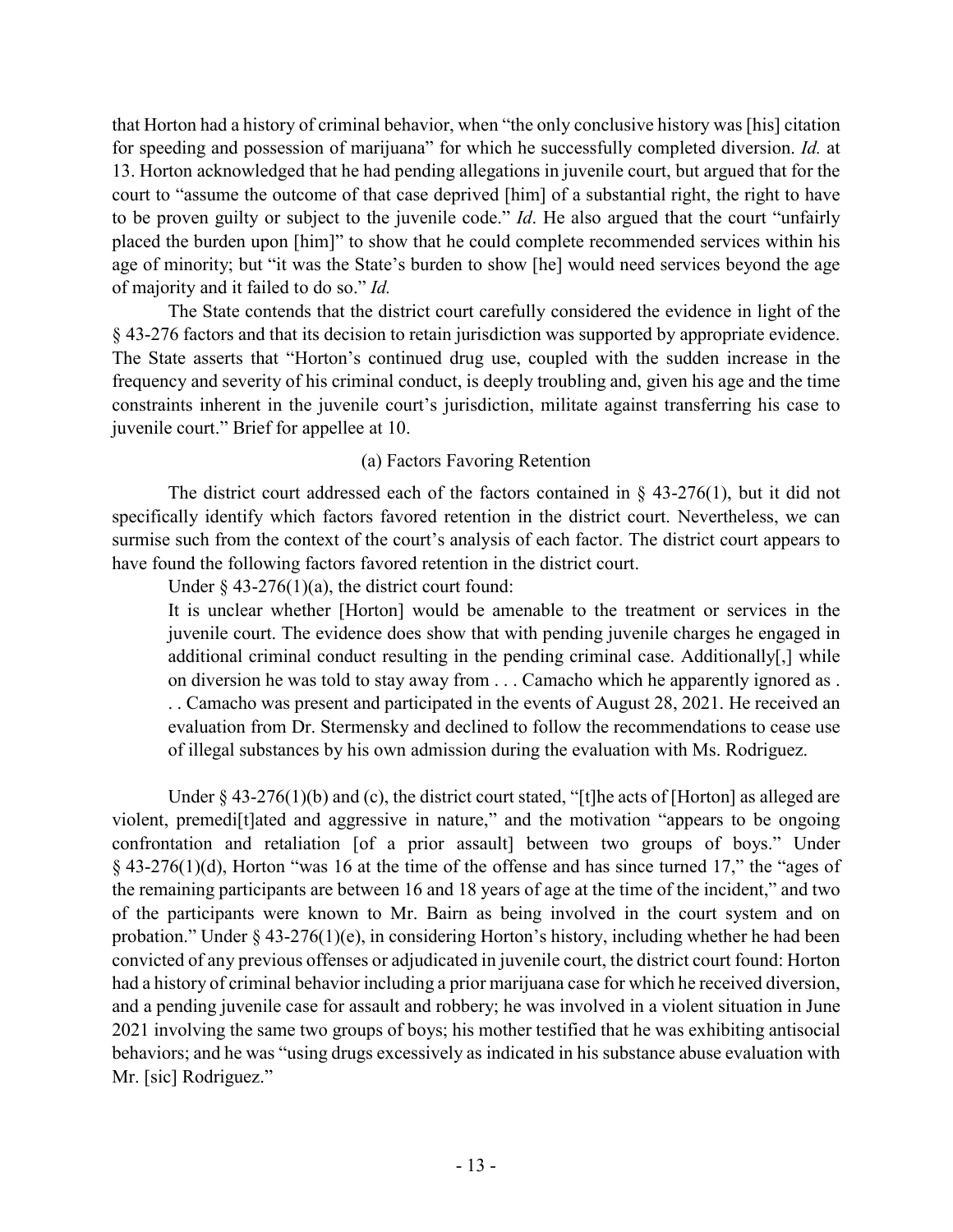When considering public safety (§ 43-276(1)(g)), the district court stated it considered the safety of the public "as a heavily weighted factor"; the "allegations are such that a gun was fired in broad daylight into a residential area in retaliation," and "[a] young man was shot as a result of the situation"; and Horton's "behaviors have escalated quickly in a short amount of time and have been largely undeterred in the juvenile system." Regarding Horton's ability to appreciate the nature and seriousness of his conduct ( $\S$  43-276(1)(h)), the district court found the evidence showed that Horton was entering 11th grade and was a "bright and knowledgeable individual"; "Mr. Bairn testified [Horton] understood the gravity and seriousness of the offenses during his interview"; and Horton's mother testified that he understood the severity of charges and knew the difference between right and wrong.

When considering whether the best interests of the juvenile and the security of the public may require that the juvenile continue in secure detention or under supervision for a period extending beyond his or her minority and the best alternatives suited to this purpose  $(\S 43-276(1)(i))$ , the district court found "[t]here was no evidence presented that would indicate with any certainty that [Horton] will not need treatment beyond his minority." The court stated:

The evidence shows [Horton] has a severe drug problem which has significantly escalated in the months prior to this event. Despite the evaluation and recommendations of Dr. Stermenski [sic] combined with involvement in the juvenile courts, [Horton's] behaviors have continued to escalate and remain undeterred. The Court views this factor as significant. The seriousness of this offense and [Horton's] escalating level of violence would warrant extensive supervision over a period of years. The Juvenile Court would have less than 2 years to work with [Horton] after a transfer to Juvenile Court and an adjudication.

Regarding whether there was a juvenile pretrial diversion program established  $(\S 43-276(1)(k))$ , the district court stated there was evidence that Horton "had participated [in] and completed juvenile diversion in May 2021." Under  $\S$  43-276(1)(1), the district court found that Horton "had a firearm and used it in the commission of this offense, however he has no prior conviction for firearms." Under  $\S$  43-276(1)(n), the district court found that "[b]ased on the evidence presented it is likely that [Horton] is engaging in behaviors consistent with gang activity"; "[a]lthough no specific gang affiliation is shown for [Horton] his actions and behaviors are consistent with juveniles who are affiliated with gang members."

# (b) Factor Favoring Transfer

The district court did not specifically state which factors favored transferring the case to the juvenile court, but as noted previously, we can surmise such from the context of the court's analysis of each factor. Under  $\S$  43-276(1)(m), the district court found no juvenile court order had been issued pursuant to Neb. Rev. Stat. § 43-2,106.03 (Reissue 2016) (related to juvenile court disposition and prior finding that juvenile is not amenable to rehabilitative services provided under Nebraska Juvenile Code). The nonexistence of such an order would support a request to transfer.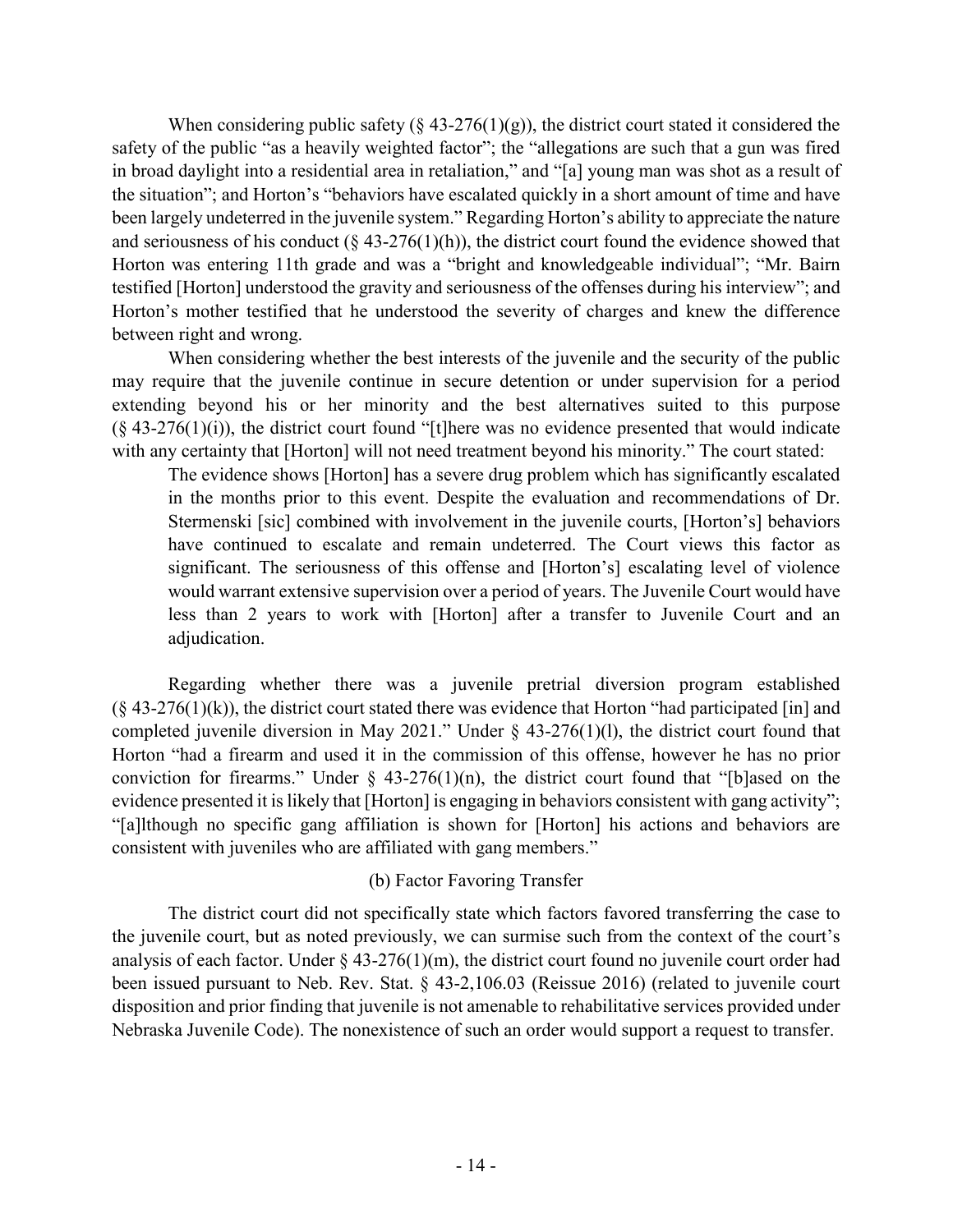#### (c) Neutral Factors

Under § 43-276(1)(f), regarding the best interests of the juvenile, the district court stated, "The evidence shows that [Horton's] witnesses testified it would be in his best interest [to] receive treatment however there is no determination regarding the length or efficacy of that treatment program, particularly whether it would extend beyond the age of majority." Under § 43-276(1)(j), regarding whether the victim agreed to participate in restorative justice, the district court stated that "[m]ediation" was "[n]ot considered." (Emphasis omitted.) Finally, the court found there were no other matters to consider under  $\S$  43-276(1)(o).

#### (d) No Abuse of Discretion

The district court's analysis of the factors under  $\S$  43-276(1) reveals only one factor favoring transfer to the juvenile court. However, there is no arithmetical computation or formula required in a court's consideration of the statutory criteria or factors. *State v. Esai P.*, 28 Neb. App. 226, 942 N.W.2d 416 (2020). There are no weighted factors, that is, no prescribed method by which more or less weight is assigned to each factor specified by statute. *Id.* It is a balancing test by which public protection and societal security are weighed against the practical and nonproblematical rehabilitation of the juvenile. *Id.* "This means that a trial court must balance a juvenile's amenability to complete rehabilitation by age 19 against the public's safety in the event that rehabilitation fails or requires more time than anticipated." *State v. Leroux*, 26 Neb. App. 76, 118, 916 N.W.2d 903, 929 (2018). "The trial court's decision carries the consequences that if the decision is wrongly made, we have either missed an opportunity to rehabilitate a juvenile outside the negative influences of adult incarceration or failed to adequately incarcerate a potentially dangerous juvenile who will go on to commit further violent crimes." *Id.*

As we often state in our review of juvenile transfer cases, these are difficult decisions for the trial court and for this court on appeal because of the young age of the defendants. However, a young age by itself does not support a transfer to the juvenile court. See *State v. Esai P., supra* (setting forth cases of defendants as young as 14 or 15 years of age in which criminal proceedings were retained in district court because factors favoring public protection outweighed juvenile's young age, such as involvement with gangs and guns, violent nature of crime, or unlikely success of rehabilitation before juvenile reaches age of majority).

In this case, the district court was properly concerned about the nature of the alleged criminal conduct, the safety of the public, and Horton's need for extensive supervision over a period of years and the limited time available to the juvenile court to work with him. The court also expressed concern that Horton's behavior had "significantly escalated." The escalation had occurred despite Horton's previous involvement in the juvenile court and despite Dr. Stermensky's evaluation and recommendations for Horton. Even with those interventions, Horton's behaviors "continued to escalate and remain undeterred." The court viewed "this factor as significant."

When a district court's basis for retaining jurisdiction over a juvenile is supported by appropriate evidence, it cannot be said the court abused its discretion in refusing to transfer the case to juvenile court. *State v. Leroux, supra*. Given the evidence in this case, we cannot say the district court abused its discretion in declining to transfer the case to juvenile court.